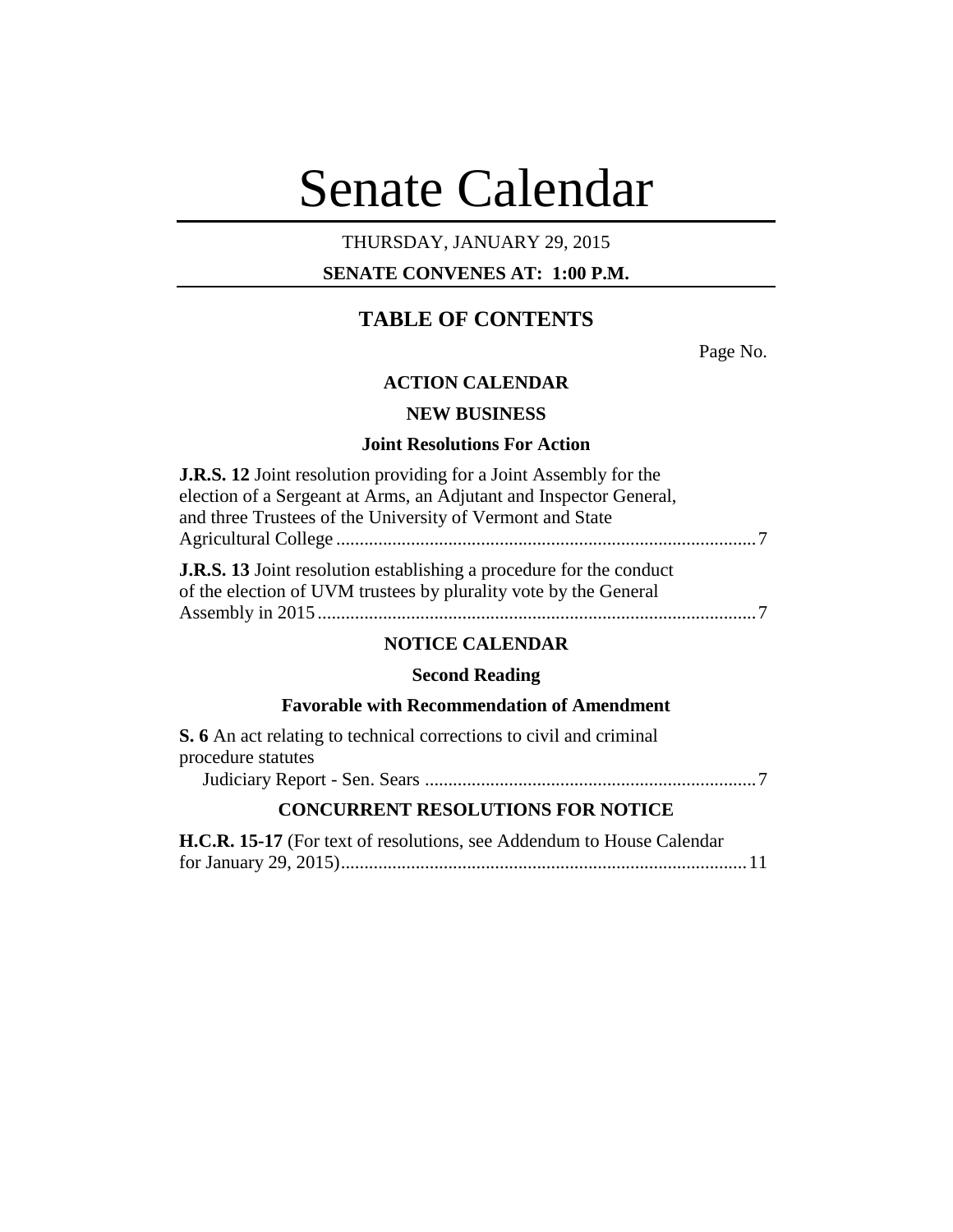#### **ORDERS OF THE DAY**

#### **ACTION CALENDAR**

#### **NEW BUSINESS**

#### **Joint Resolutions For Action**

# **J.R.S. 12.**

Joint resolution providing for a Joint Assembly for the election of a Sergeant at Arms, an Adjutant and Inspector General, and three Trustees of the University of Vermont and State Agricultural College.

**PENDING QUESTION:** Shall the resolution be adopted?

(For text of resolution, see Senate Journal of January 28, 2015, page 58.)

#### **J.R.S. 13.**

Joint resolution establishing a procedure for the conduct of the election of UVM trustees by plurality vote by the General Assembly in 2015.

**PENDING QUESTION:** Shall the resolution be adopted?

(For text of resolution, see Senate Journal of January 28, 2015, page 59.)

#### **NOTICE CALENDAR**

#### **Second Reading**

#### **Favorable with Recommendation of Amendment**

## **S. 6.**

An act relating to technical corrections to civil and criminal procedure statutes.

## **Reported favorably with recommendation of amendment by Senator Sears for the Committee on Judiciary.**

The Committee recommends that the bill be amended by striking out all after the enacting clause and inserting in lieu thereof the following:

Sec. 1. 13 V.S.A. § 1501 is amended to read:

§ 1501. ESCAPE AND ATTEMPTS TO ESCAPE

\* \* \*

(b) $(1)$  A person who shall not, while in lawful custody: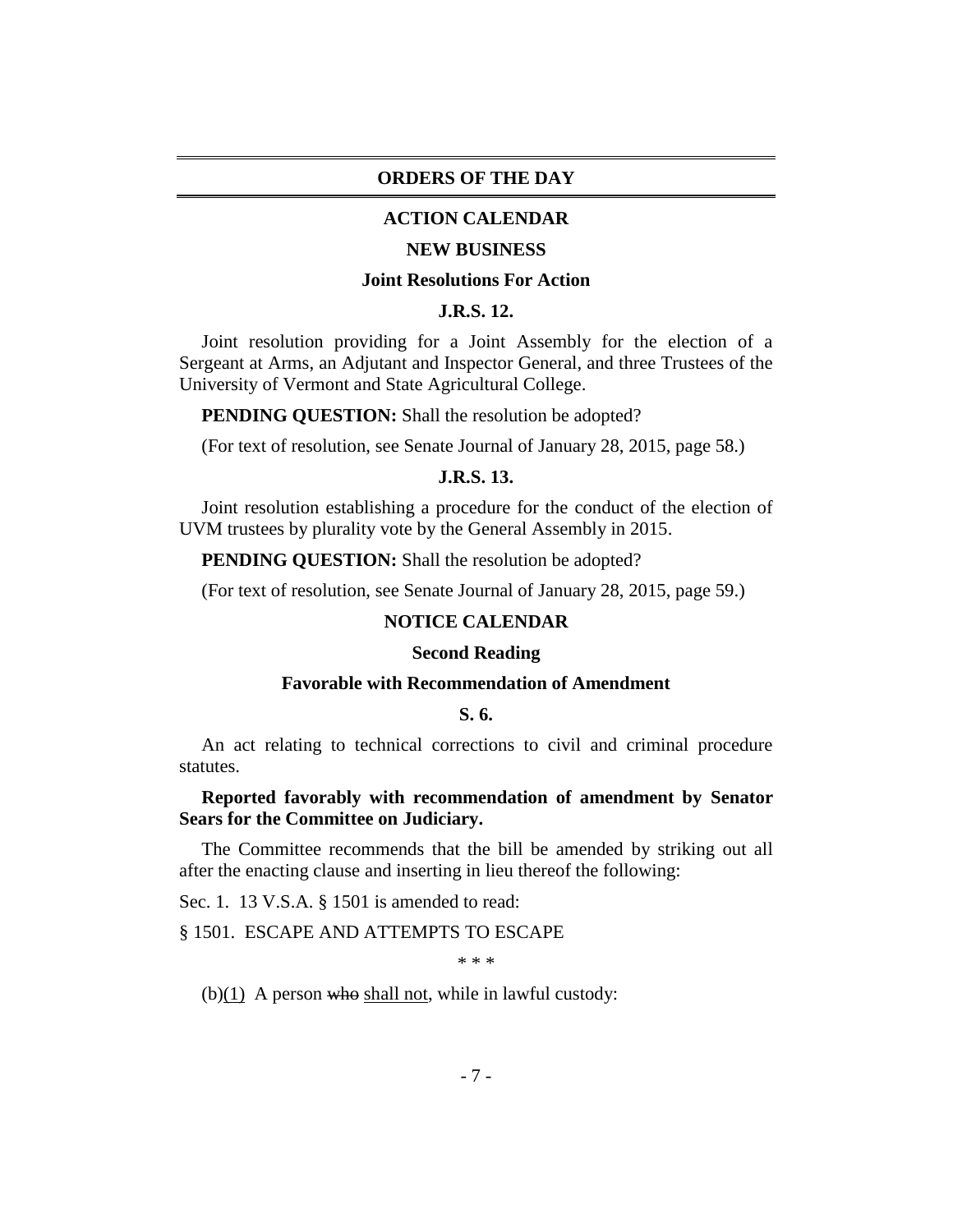(1) fails (A) fail to return from work release to the correctional facility at the specified time, or visits other than the specified place, as required by the order issued in accordance with 28 V.S.A. § 753;

(2) fails (B) fail to return from furlough to the correctional facility at the specified time, or visits other than the specified place, as required by the order issued in accordance with 28 V.S.A. § 808, 808a, 808b, or 808c;

(3) escapes or attempts (C) escape or attempt to escape while on release from a correctional facility to do work in the service of such facility or of the Department of Corrections in accordance with 28 V.S.A. § 758; or

(4) escapes or attempts (D) escape or attempt to escape from the Vermont State Hospital, or its successor in interest or a participating hospital, when confined by court order pursuant to chapter 157 of this title, or when transferred there pursuant to 28 V.S.A. § 703 and while still serving a sentence, shall be imprisoned for not more than five years or fined not more than \$1,000.00, or both.

(2) A person who violates this subsection shall be imprisoned for not more than five years or fined not more than \$1,000.00, or both.

\* \* \*

Sec. 2. 13 V.S.A. § 5321 is amended to read:

§ 5321. APPEARANCE BY VICTIM

\* \* \*

(c) In accordance with court Court rules, at the sentencing hearing, the court Court shall ask if the victim is present and, if so, whether the victim would like to be heard regarding sentencing. in In imposing sentence, the court Court shall consider any views offered at the hearing by the victim. if If the victim is not present, the court Court shall ask whether the victim has expressed, either orally or in writing, views regarding sentencing and shall take those views into consideration in imposing sentence.

(d) At or before the sentencing hearing, the prosecutor's office shall instruct the victim of a listed crime, in all cases where the court Court imposes a sentence which includes a period of incarceration, that a sentence of incarceration is to the custody of the commissioner Commissioner of corrections Corrections and that the commissioner Commissioner of corrections Corrections has the authority to affect the actual time the defendant shall serve in incarceration through good time credit, furlough, work-release, and other early release programs. in In addition, the prosecutor's office shall explain the significance of a minimum and maximum sentence to the victim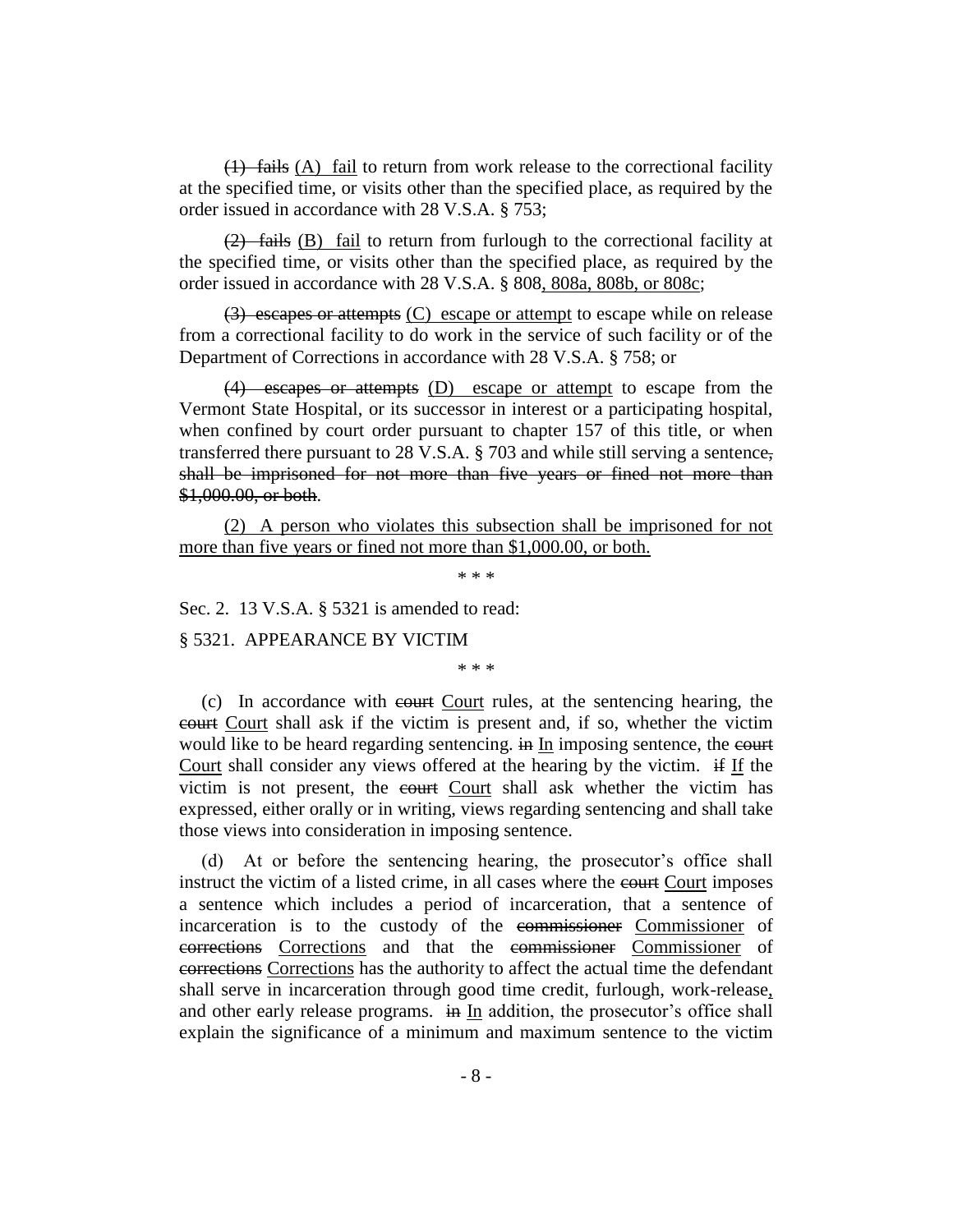and shall also explain the function of parole and how it may affect the actual amount of time the defendant may be incarcerated.

\* \* \*

Sec. 3. 13 V.S.A. § 5574 is amended to read:

#### § 5574. BURDEN OF PROOF; JUDGMENT; DAMAGES

(a) A claimant shall be entitled to judgment in an action under this subchapter if the claimant establishes each of the following by clear and convincing evidence:

\* \* \*

(2)(A) The the complainant's conviction was reversed or vacated, the complainant's information or indictment was dismissed, or the complainant was acquitted after a second or subsequent trial.; or

(B) The the complainant was pardoned for the crime for which he or she was sentenced.

\* \* \*

Sec. 4. 18 V.S.A. § 4230 is amended to read:

§ 4230. MARIJUANA

(a) Possession and cultivation.

(1)(A) No person shall knowingly and unlawfully possess more than one ounce of marijuana or more than five grams of hashish or cultivate marijuana. For a first offense under this subdivision (A), a person shall be provided the opportunity to participate in the Court Diversion Program unless the prosecutor states on the record why a referral to the Court Diversion Program would not serve the ends of justice. A person convicted of a first offense under this subdivision shall be imprisoned not more than six months or fined not more than \$500.00, or both.

\* \* \*

(b) Selling or dispensing.

(1) A person knowingly and unlawfully selling marijuana or hashish shall be imprisoned not more than two years or fined not more than \$10,000.00, or both.

(2) A person knowingly and unlawfully selling or dispensing  $\Theta$  and  $\Theta$ more than one ounce or more of marijuana or 2.5 more than five grams or more of hashish shall be imprisoned not more than five years or fined not more than \$100,000.00, or both.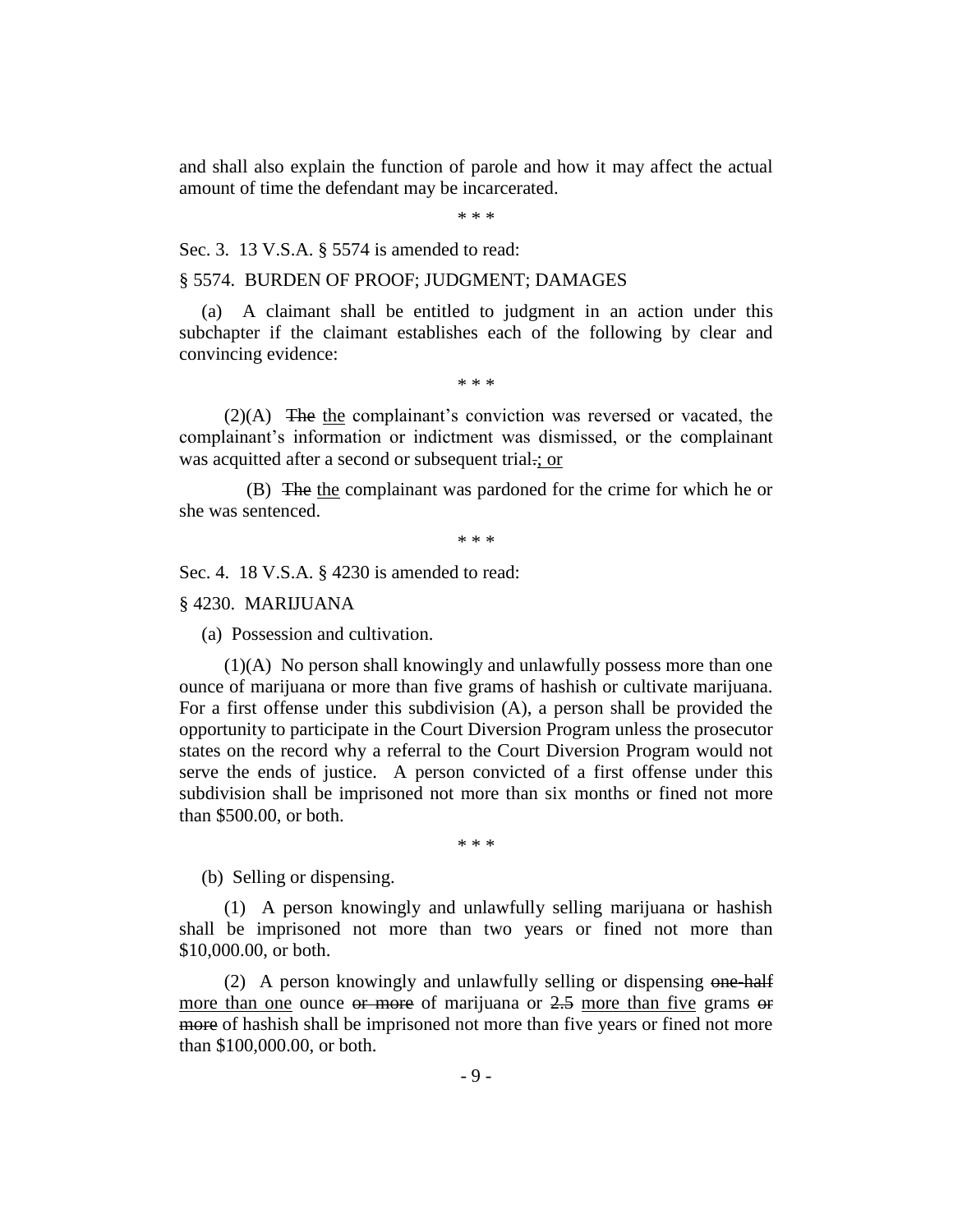(3) A person knowingly and unlawfully selling or dispensing one pound or more of marijuana or 2.8 ounces of hashish shall be imprisoned not more than 15 years or fined not more than \$500,000.00, or both.

\* \* \*

Sec. 5. 33 V.S.A. § 5308(a)(4) is amended to read:

(4) The custodial parent, guardian, or guardian custodian has abandoned the child.

Sec. 6. 2014 Acts and Resolves No. 126, Sec. 7 is amended to read:

Sec. 7. EFFECTIVE DATE

This act shall take effect on July 1, 2014 and shall apply to restitution orders issued after that date; provided, however, that notwithstanding 1 V.S.A. § 214, Secs. 1, 3, 4, 5, and 6 shall also apply retroactively to restitution orders issued on or before July 1, 2014.

Sec. 7. 18 V.S.A. § § 4230a, 4230b, and 4230c are amended to read:

#### § 4230a. MARIJUANA POSSESSION BY A PERSON 21 YEARS OF AGE OR OLDER; CIVIL VIOLATION

(a) A person 21 years of age or older who knowingly and unlawfully possesses or dispenses one ounce or less of marijuana or five grams or less of hashish commits a civil violation and shall be assessed a civil penalty as follows:

(1) not more than \$200.00 for a first offense;

(2) not more than \$300.00 for a second offense;

(3) not more than \$500.00 for a third or subsequent offense.

(b)(1) Except as otherwise provided in this section, a person 21 years of age or older who possesses or dispenses one ounce or less of marijuana or five grams or less of hashish or who possesses paraphernalia for marijuana use shall not be penalized or sanctioned in any manner by the State or any of its political subdivisions or denied any right or privilege under State law.

(2) A violation of this section shall not result in the creation of a criminal history record of any kind.

\* \* \*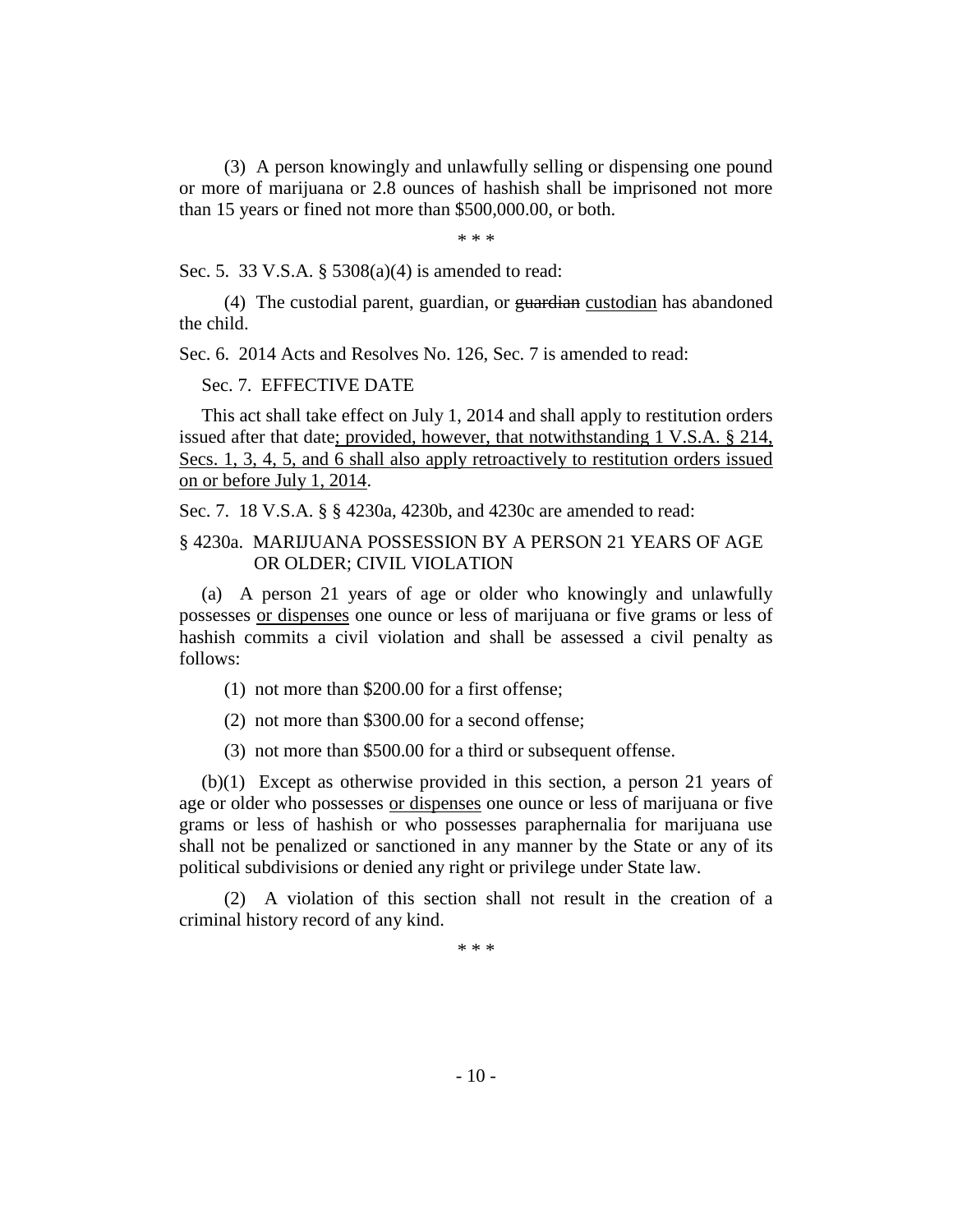#### § 4230b. MARIJUANA POSSESSION BY A PERSON UNDER 21 YEARS OF AGE; FIRST OR SECOND OFFENSE; CIVIL VIOLATION

(a) Offense. Except as otherwise provided in section 4230c of this title, a person under 21 years of age who knowingly and unlawfully possesses or dispenses one ounce or less of marijuana or five grams or less of hashish commits a civil violation and shall be referred to the Court Diversion Program for the purpose of enrollment in the Youth Substance Abuse Safety Program. A person who fails to complete the program successfully shall be subject to:

(1) a civil penalty of \$300.00 and suspension of the person's operator's license and privilege to operate a motor vehicle for a period of 90 days, for a first offense; and

(2) a civil penalty of not more than \$600.00 and suspension of the person's operator's license and privilege to operate a motor vehicle for a period of 180 days, for a second offense.

\* \* \*

#### § 4230c. MARIJUANA POSSESSION BY A PERSON UNDER 21 YEARS OF AGE; THIRD OR SUBSEQUENT OFFENSE; CRIME

No person shall knowingly and unlawfully possess or dispense marijuana. A person under 21 years of age who knowingly and unlawfully possesses one ounce or less of marijuana or five grams or less of hashish commits a crime if the person has been adjudicated at least twice previously in violation of section 4230b of this title and shall be imprisoned not more than 30 days or fined not more than \$600.00, or both.

#### Sec. 8. EFFECTIVE DATE

This act shall take effect on passage.

(Committee vote: 4-1-0)

#### **CONCURRENT RESOLUTIONS FOR NOTICE**

#### **Concurrent Resolutions for Notice under Joint Rule 16**

The following joint concurrent resolutions have been introduced for approval by the Senate and House and will be adopted by the Senate unless a Senator requests floor consideration before the end of the session of the next legislative day. Requests for floor consideration should be communicated to the Secretary's Office.

**H.C.R. 15 - 17** (For text of Resolutions, see Addendum to House Calendar for January 29, 2015)